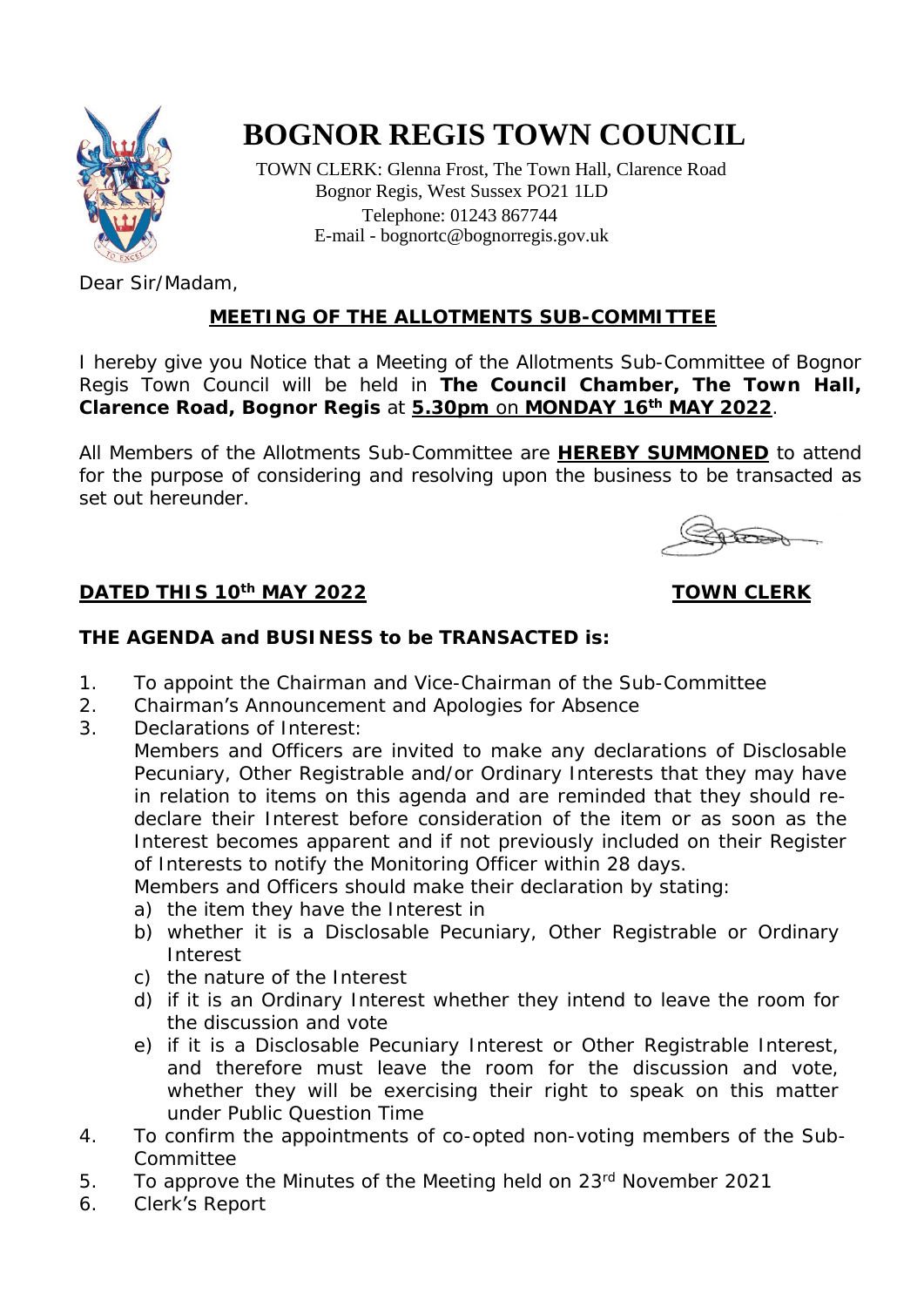- 7. To consider the reinstatement of the Annual Awards Min. 6.6 refers
- 8. Annual review of rental charges following recategorising of plot sizes Min. 6.2 refers
- 9. Annual review of Allotment Guidelines/Code
- 10. To agree the date of the Annual Meeting of Allotment Holders and to consider arrangements
- 11. Report on lettings
- 12. Reports from Allotment Holders including report on plot conditions
- 13. Correspondence

**THERE IS A LIFT AVAILABLE AT THE TOWN HALL FOR ACCESS TO THE COUNCIL CHAMBER IF REQUIRED**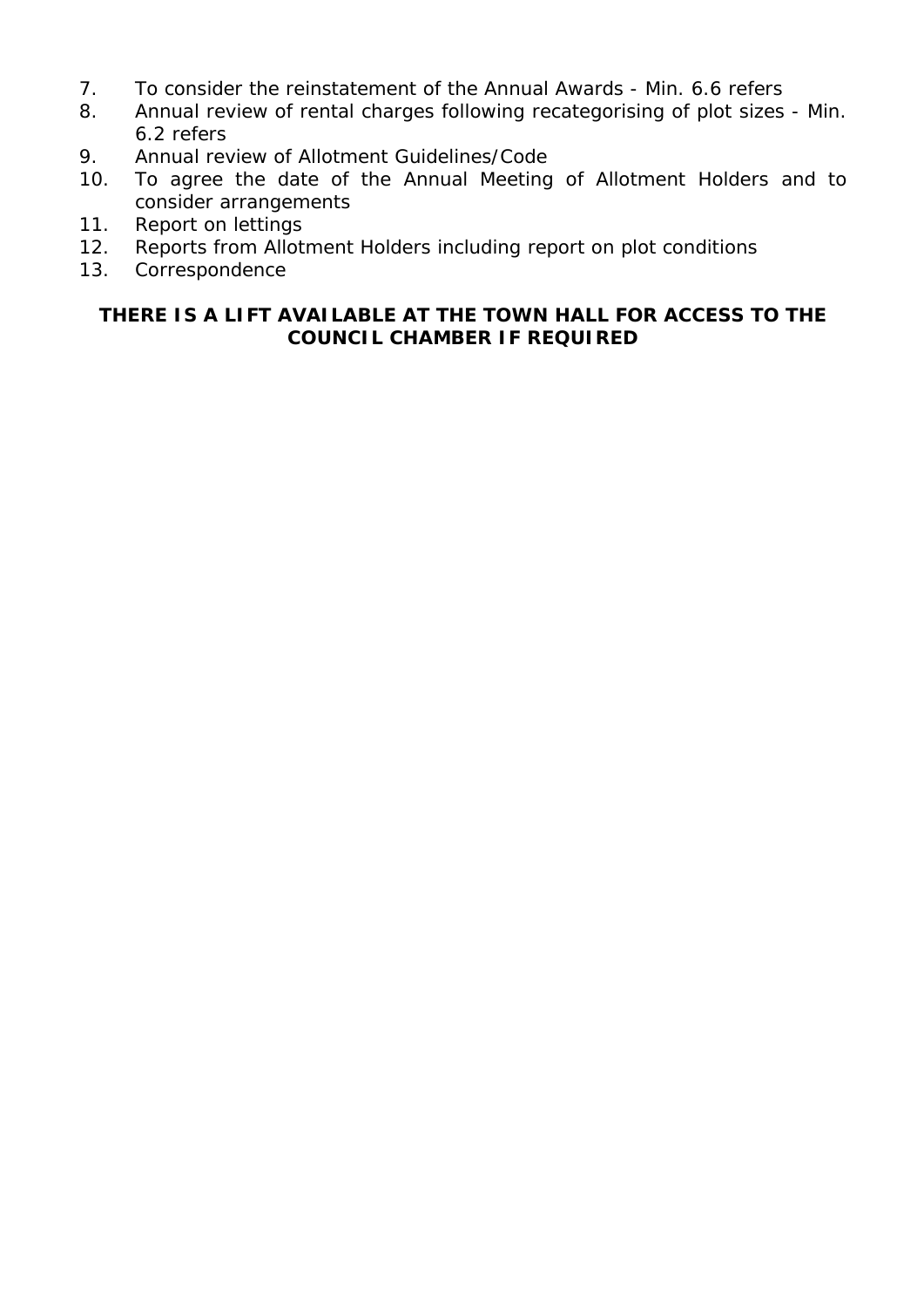#### **AGENDA ITEM 4 – TO CONFIRM APPOINTMENTS OF CO-OPTED NON-VOTING MEMBERS OF THE SUB-COMMITTEE**

**REPORT BY SUB-COMMITTEE CLERK FOR DECISION**

At the Allotments Sub-Committee Meeting, held 23rd November 2021, Members ratified the appointments of Mr. G. Delury, Mr. C. Penfold, Mrs. L. Russell, and Mr. S. Slater as non-voting Members – Min. 4 refers.

#### **DECISION**

Members are invited to **APPROVE** the ratification of the appointment of Mr. G. Delury, Mr. C. Penfold, Mrs. L. Russell, and Mr. S. Slater as nonvoting Members of the Allotments Sub-Committee.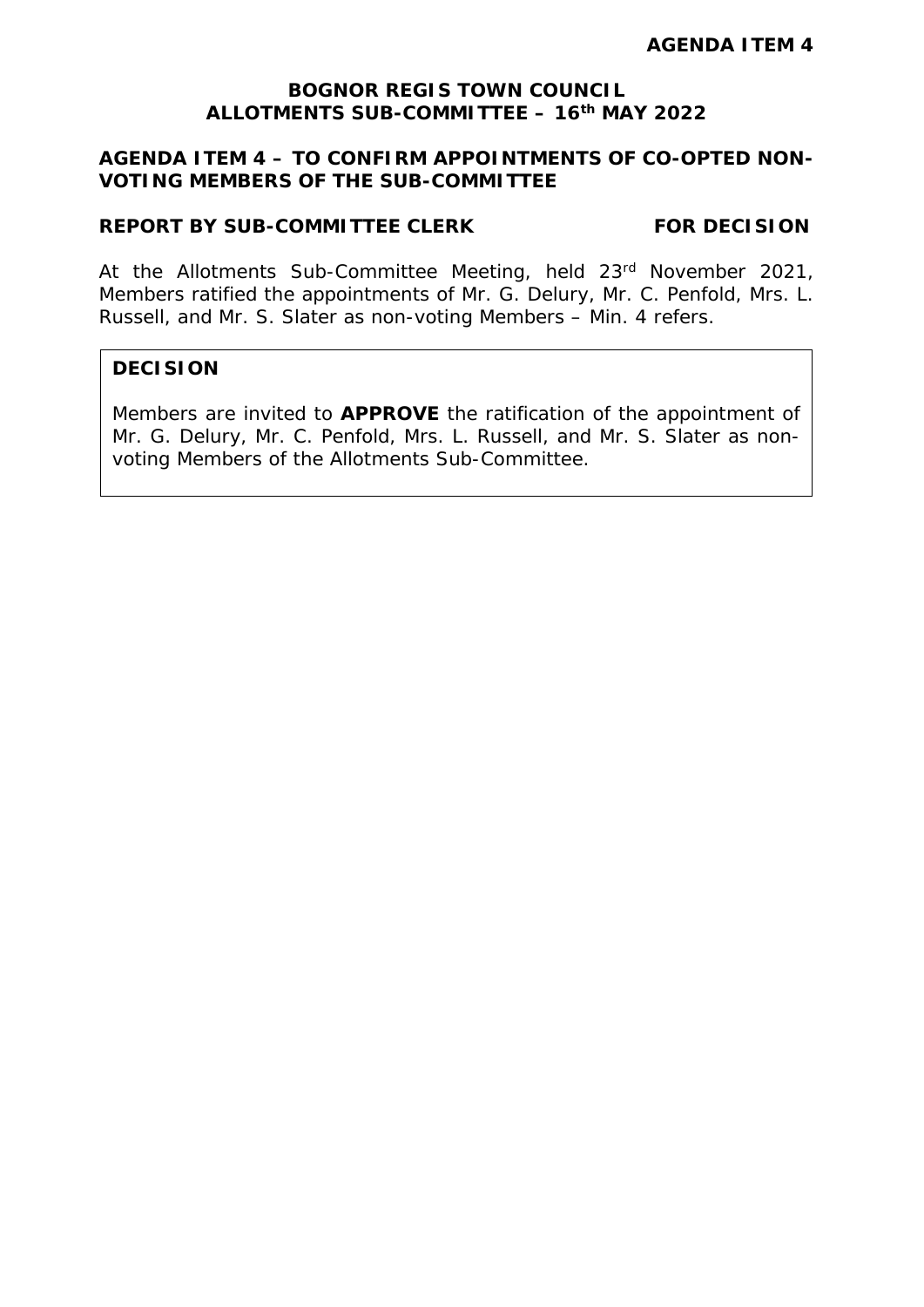

**BOGNOR REGIS TOWN COUNCIL**

TOWN CLERK Glenna Frost, The Town Hall, Clarence Road, Bognor Regis, West Sussex, PO21 1LD Telephone: 01243 867744 E-mail: [bognortc@bognorregis.gov.uk](mailto:bognortc@bognorregis.gov.uk)

**MINUTES OF THE MEETING OF THE ALLOTMENTS SUB-COMMITTEE**

**HELD ON TUESDAY 23rd NOVEMBER 2021**

PRESENT: Cllrs. Mrs. S. Daniells, S. Reynolds Mrs. J. Warr and B. Waterhouse

**IN ATTENDANCE:** Mr. S. Slater (Tenants Representative) Mrs. L. Gill (Allotments Sub-C'ttee Clerk) Mrs. J. Davis (Civic & Office Manager)

*The Meeting opened at 5.10pm*

# **1. TO APPOINT THE CHAIRMAN AND VICE-CHAIRMAN OF THE SUB-COMMITTEE**

**1.1 Chairman**

It was proposed and seconded that Cllr. Mrs. J. Warr be nominated Chairman of the Allotments Sub-Committee. There being no other nominations, it was **RESOLVED** that Cllr. Mrs. J. Warr be duly elected Chairman of the Sub-Committee for the remainder of 2021/2022.

**1.2 Vice-Chairman**

It was proposed and seconded that Cllr. S. Reynolds be nominated Vice-Chairman of the Allotments Sub-Committee. There being no other nominations, it was **RESOLVED** that Cllr. S. Reynolds be duly elected Vice-Chairman of the Sub-Committee for the remainder of 2021/2022.

# **2. CHAIRMAN'S ANNOUNCEMENTS AND APOLOGIES FOR ABSENCE**

The Chairman welcomed those present. The Sub-Committee Clerk read the Council's Opening Statement.

Apologies for absence had been received from Cllr. K. Batley due to work commitments, Cllr. J. Brooks who was unwell, Cllr. J. Erskine who was unwell, Cllr. M. Stanley who had a prior meeting, Cllr. P. Woodall who was unwell and Mrs. L. Russell who was unwell.

No further apologies had been received.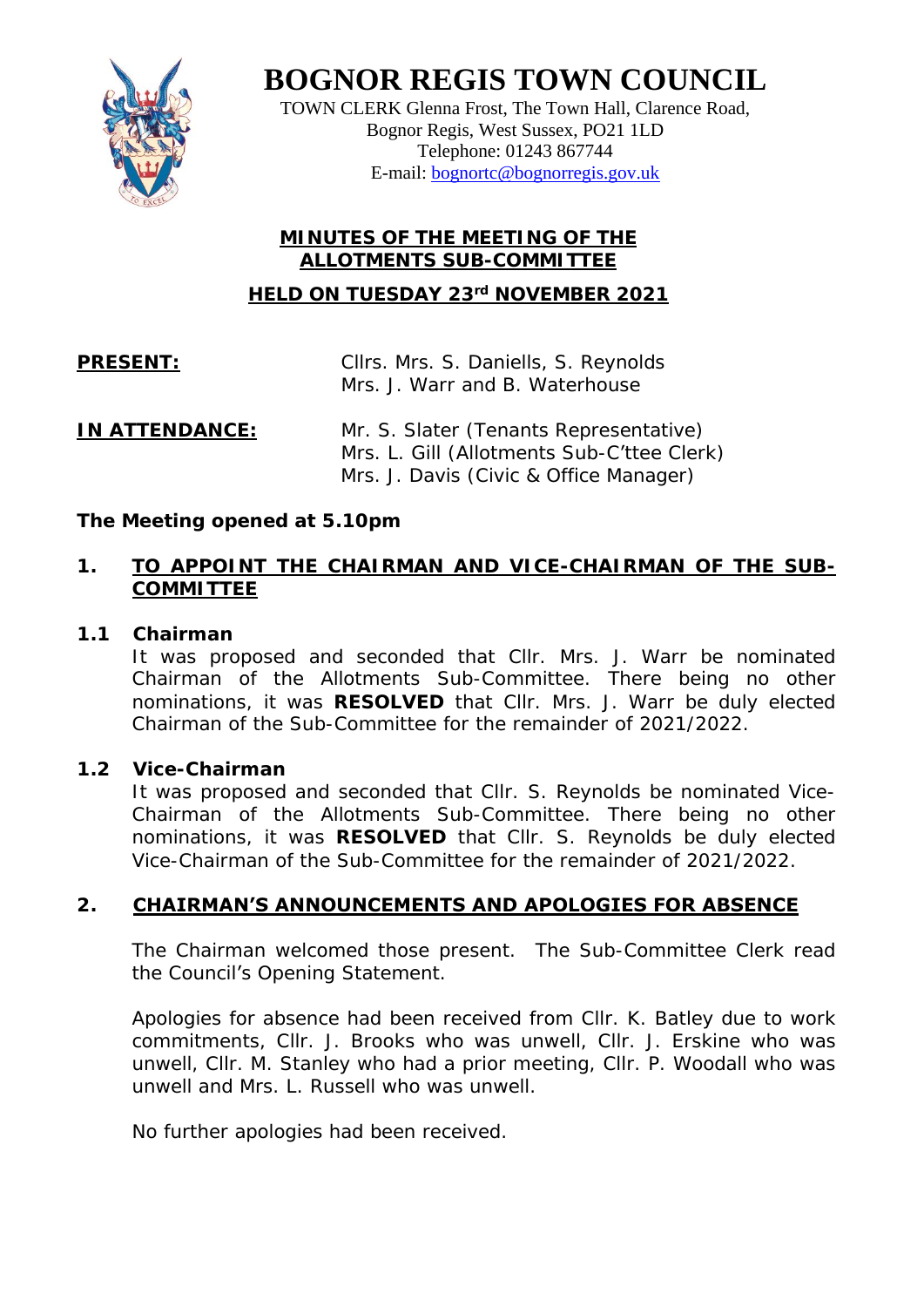# **3. DECLARATIONS OF INTEREST**

The Chairman addressed those Members present to ask if they wished to confirm any declarations of Disclosable Pecuniary, Other Registrable and/or Ordinary Interests that they may have in relation to items on this Agenda.

As noted on the Agenda, Members and Officers should make their declaration by stating:

a) the item they have the Interest in

b) whether it is a Disclosable Pecuniary, Other Registrable or Ordinary Interest

c) the nature of the Interest

d) if it is an Ordinary Interest whether they intend to temporarily leave the meeting for the discussion and vote

e) if it is a Disclosable Pecuniary or Other Registrable Interest, they must temporarily leave the meeting for the discussion and vote.

They then need to re-declare their Interest and the nature of the Interest at the commencement of the item or when the Interest becomes apparent. They should request that it be recorded in the Minutes that they will leave the meeting and will neither take part in discussion, nor vote on the item.

As per the Agenda, it is each Member's own responsibility to notify the Monitoring Officer of all Disclosable Pecuniary, Other Registrable or Ordinary Interests notifiable under the Council's Code of Conduct, not already recorded on their Register of Interests Form, within 28 days.

The Chairman reminded Members to declare their Interests as any arise or again at the relative point in the meeting if they have already.

*There were no declarations of Interest at this time*

#### **4. RATIFICATION OF AND WELCOME TO THE CO-OPTED NON-VOTING MEMBERS OF THE SUB-COMMITTEE AS VOTED ON BY ALLOTMENT HOLDERS VIA EMAIL - MR. G. DELURY, MR. C. PENFOLD, MRS. L. RUSSELL AND MR. S. SLATER**

The Sub-Committee Clerk's report was **NOTED**. Members **RESOLVED** to **APPROVE** ratification of the appointment of Mr. G. Delury, Mr. C. Penfold, Mrs. L. Russell and Mr. S. Slater and welcomed Mr. Slater to the meeting.

### **5. TO APPROVE THE MINUTES OF THE MEETING HELD ON 9th NOVEMBER 2020**

The Sub-Committee **RESOLVED** to **APPROVE** the Minutes of the Meeting held on 9<sup>th</sup> November 2020 as an accurate record and these were signed by the Chairman.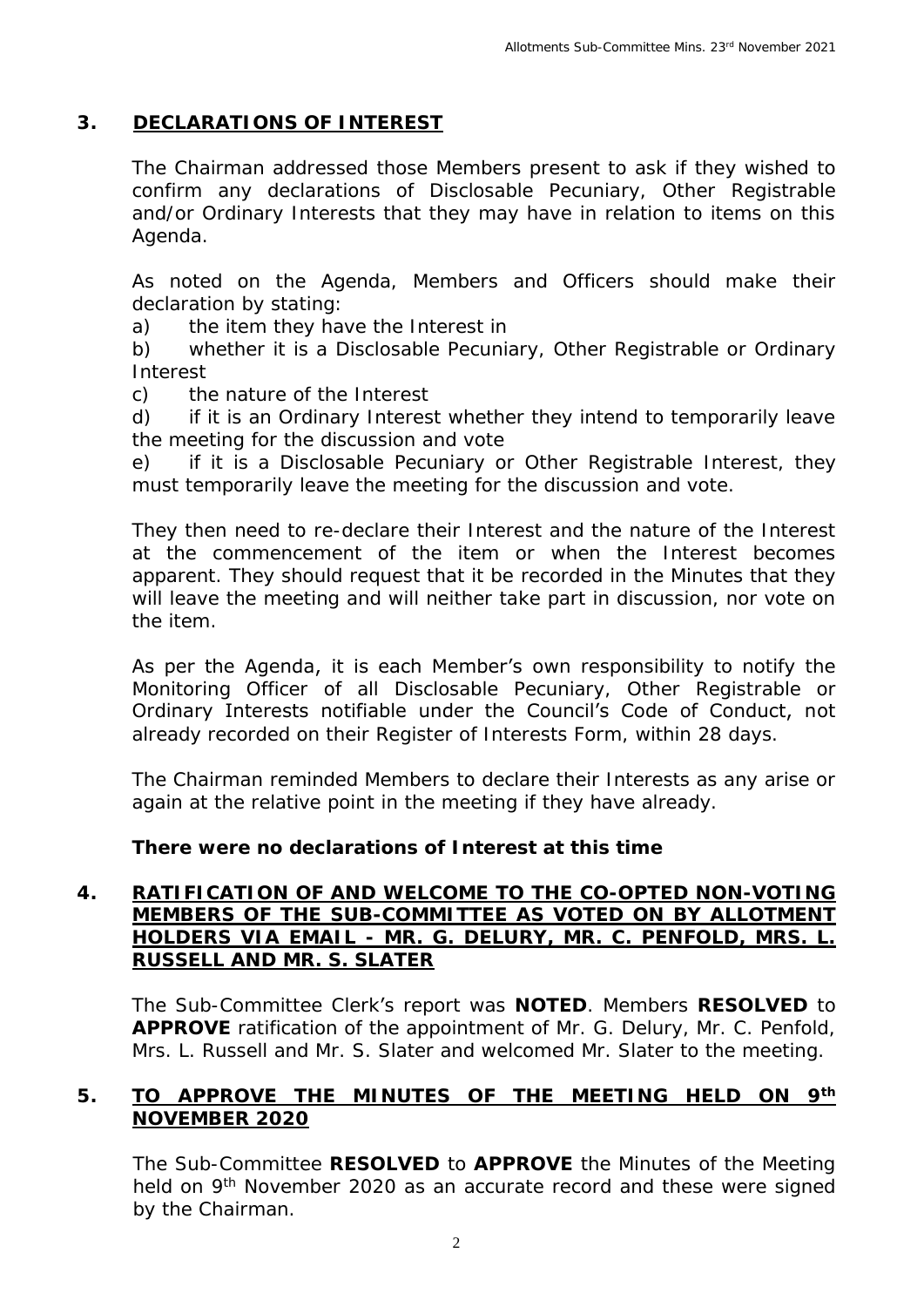# **6. CLERK'S REPORT FROM PREVIOUS MINUTES**

The Clerk reported on items outstanding since the Covid lockdown for inclusion on the next agenda:

- **6.1 Min. 36 of 9th November 2020 refers** Feasibility of the Town Council purchasing land to provide further allotments in Bognor Regis taking into account the potential future demand.
- **6.2 Min. 25 of 28th October 2019 refers** To re-categorise plots by size All plots have been measured and work done to look at possible fair ways of re-assigning rents to keep the Council's rental income consistent whilst not imposing large increases on some plotholders. Rents are normally reviewed in June and it is therefore recommended that this piece of work is re-visited in June 2022.
- **6.3 Min. 8 of 11th June 2019 refers** Annual review of rental charges rents have remained static since Covid and it seems prudent to make changes at the same time as any re-categorisation in June 2022.
- **6.4 Min. 25 of 13th November 2018 and Min. 10 of 11th June 2019 refers** - Water Levy from October 2019 - After a very dry hot summer the water bill was considerably higher than normal. It was agreed that a small water levy be implemented to form a pot of money as a buffer for any future years of high usage. However, following Covid lockdown this has not been progressed and this also can be revisited in June 2022.
- **6.5** There was no AGM of Allotment Holders due to the pandemic in 2020 or 2021. It is hoped this will be reinstated in 2022. A date will be booked for this in October 2022.
- **6.6** To note therefore there were no annual awards for 2020 or 2021. Again, it is hoped that this will be re-instated in 2022 and will be for discussion at the meeting in June 2022.

#### **7. ANNUAL REVIEW OF ALLOTMENT GUIDELINES/CODE MIN. 9 OF 11th JUNE 2019 REFERS**

The Sub-Committee Clerk's report was **NOTED**. The revised edition of the Guidelines/Code for 2021/2022 was agreed.

#### **8. RATIFICATION OF EXPENDITURE**

The Sub-Committee Clerk's report was **NOTED**. The cost of two concrete spurs and two bags of postfix to replace broken plot number posts on the Allotments - £26.84 and the cost of two spare combination padlocks for access gates - £44.99 were **RATIFIED** by the Sub-Committee. Members **AGREED** to **RECOMMENDED** the approval of the payments to the Events, Promotion and Leisure Committee.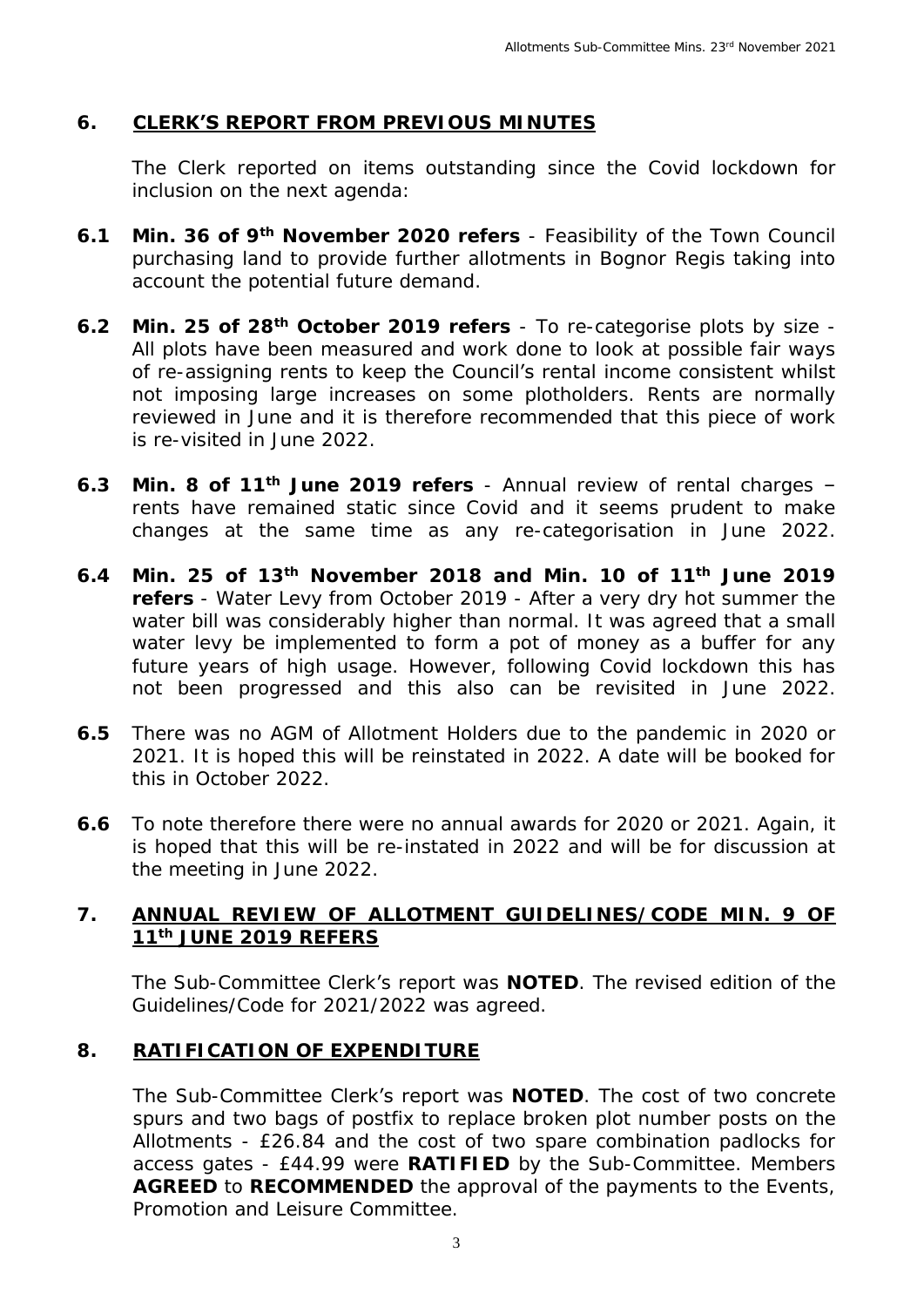#### **9. REPORT ON LETTINGS**

The Clerk reported that sixteen plots were relinquished from 30<sup>th</sup> September. One further plot had been re-possessed. There were thirty names on the waiting list at 1<sup>st</sup> October. Seven of these, to date, had decided not to take on an allotment or did not respond to repeated emails and calls. Eleven plots have been relet and there are six still to be relet. Some people have been unwell this past year and had not been able to maintain their plots to the best standard, but it is hoped this will improve next year.

The verbal report was **NOTED**.

#### **10. REPORTS FROM ALLOTMENT HOLDERS INCLUDING REPORT ON PLOT CONDITIONS**

Mr. Slater reported that the paths on the re-established site were a problem. There was some soil movement which caused the paths to distort and become uneven. This made it difficult to keep paths mown. The Clerk reported that this has happened previously, and Town Force do attend to build up the paths when time allows. The report was **NOTED**. Details will be passed on to the Town Force Manager.

#### **11. HEALTH AND SAFETY RISK ASSESSMENT AT THE ALLOTMENTS - MIN. 34.1 REFERS OF 9th NOVEMBER 2020 REFERS**

The Sub-Committee Clerk's report was **NOTED**. The Health and Safety Inspection was postponed due to Covid in 2020. The Deputy Clerk and Sub-Committee Clerk undertook an inspection on 22<sup>nd</sup> April 2021 and found only minor issues. Tenants were notified, and the situation remedied.

#### **12. TO CONSIDER AND AGREE TO THE CONTINUED EARMARKING OF ANY UNSPENT BUDGET FROM THE ALLOTMENTS MAINTENANCE BUDGET 2021-22 TOWARDS THE SHELTER ON THE RE-ESTABLISHED SITE PROJECT - ORIGINAL DECISION TAKEN ON 28th OCTOBER 2019 - MIN. 24.3 REFERS**

The Sub-Committee Clerk's report was **NOTED**. Following discussion Members **AGREED** to **RECOMMEND** to the Events, Promotion and Leisure Committee that any unspent Budget from the Allotments Maintenance Budget 2021-22 should continue to be earmarked towards building a shelter on the Re-established site.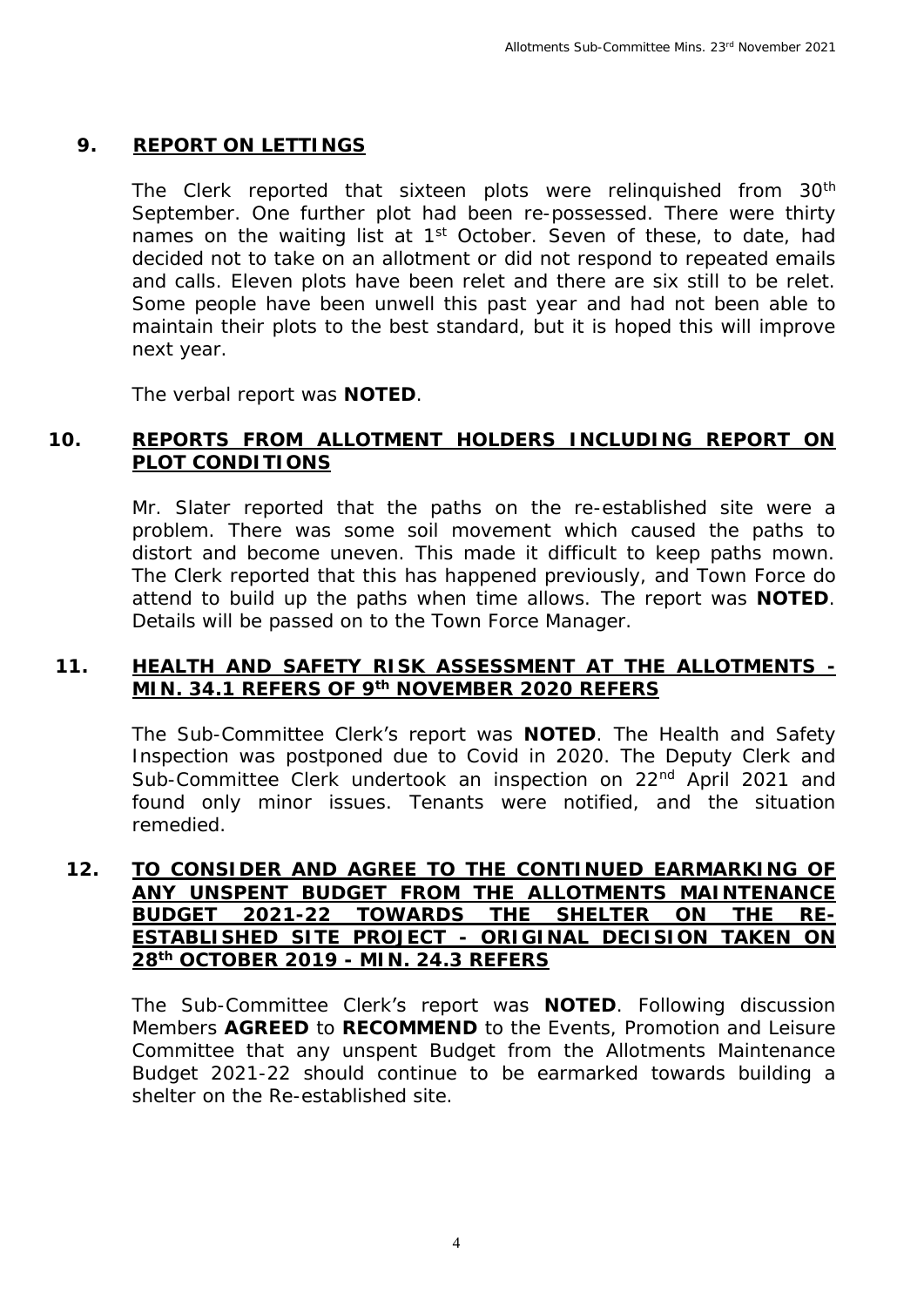#### **13. TO NOTE THE CHANGE IN DATE OF ALLOTMENT SUB-COMMITTEE MEETINGS FOR 2022 OWING TO A CLERICAL ERROR AS NOTED AT THE TOWN COUNCIL MEETING OF 1st NOVEMBER 2021**

Members **NOTED** the Sub-Committee Clerk's report and Appendix. It was further noted that Membership of the Sub-Committee is taken from the Events, Promotion and Leisure Committee. Following a discussion about the Meetings calendar it was **AGREED** to **RECOMMEND** to the Events, Promotion and Leisure Committee that the Allotments Sub-Committee Meetings be held prior to the Events, Promotion and Leisure Meetings in future. The new dates as received in the report would, therefore, need to be reconsidered if this is agreed.

### **14. CORRESPONDENCE**

There was no correspondence to report.

*The Meeting closed at 5.55pm*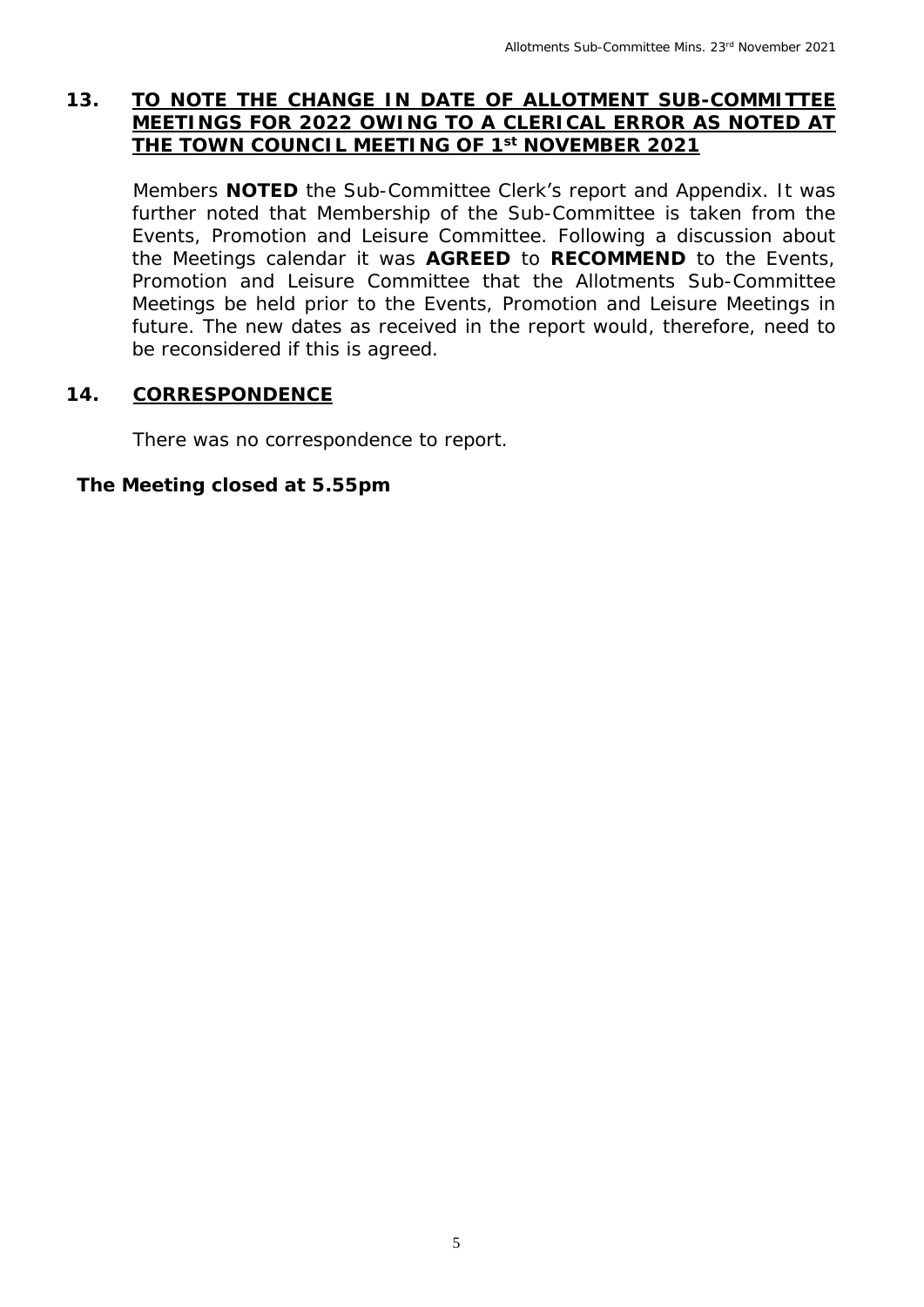#### **AGENDA ITEM 7 – TO CONSIDER THE REINSTATEMENT OF THE ANNUAL AWARDS – MIN. 6.6 REFERS**

#### **REPORT BY SUB-COMMITTEE CLERK FOR DECISION**

At the Allotments Sub-Committee Meeting, held 23rd November 2021, it was reported that there had been no AGM of Allotment Holders due to the pandemic, in 2020 or 2021, which had resulted in there being no annual awards for the past two years. However, it was hoped that these would be re-instated in 2022 – Min. 6.6 refers.

Historically, the annual awards have consisted of the following: -

Judging for the Awards for Best Kept Plot on each site is undertaken by members of the Allotments Sub-Committee during July.

The Roy Gristwood Award is judged by his widow Mrs. Gristwood.

All children whose names are submitted to the Council receive a Young Achievers Award certificate.

The Most Improved Plot award is judged by the Tenant Representatives on each site who have the opportunity to see improvement and hard work rewarded on their site. If a sponsor can be found, then plaques can be placed on the plots as markers if desired. In 2019 the cost of each plaque was £12.00.

Shields are provided for first place winners in Category A - C. Engraving costs are taken from the Competition Budget along with refreshments for the Allotments AGM in October when prizes are awarded.

#### **DECISIONS**

Do Members **AGREE** to the reinstatement of the annual awards for 2022?

If so, Members are invited to **AGREE** the Judging Panel for Best Kept Plot awards on each site.

Do Members **AGREE** that the Sub-Committee Clerk seek sponsorship for plaques for 2022 award winners?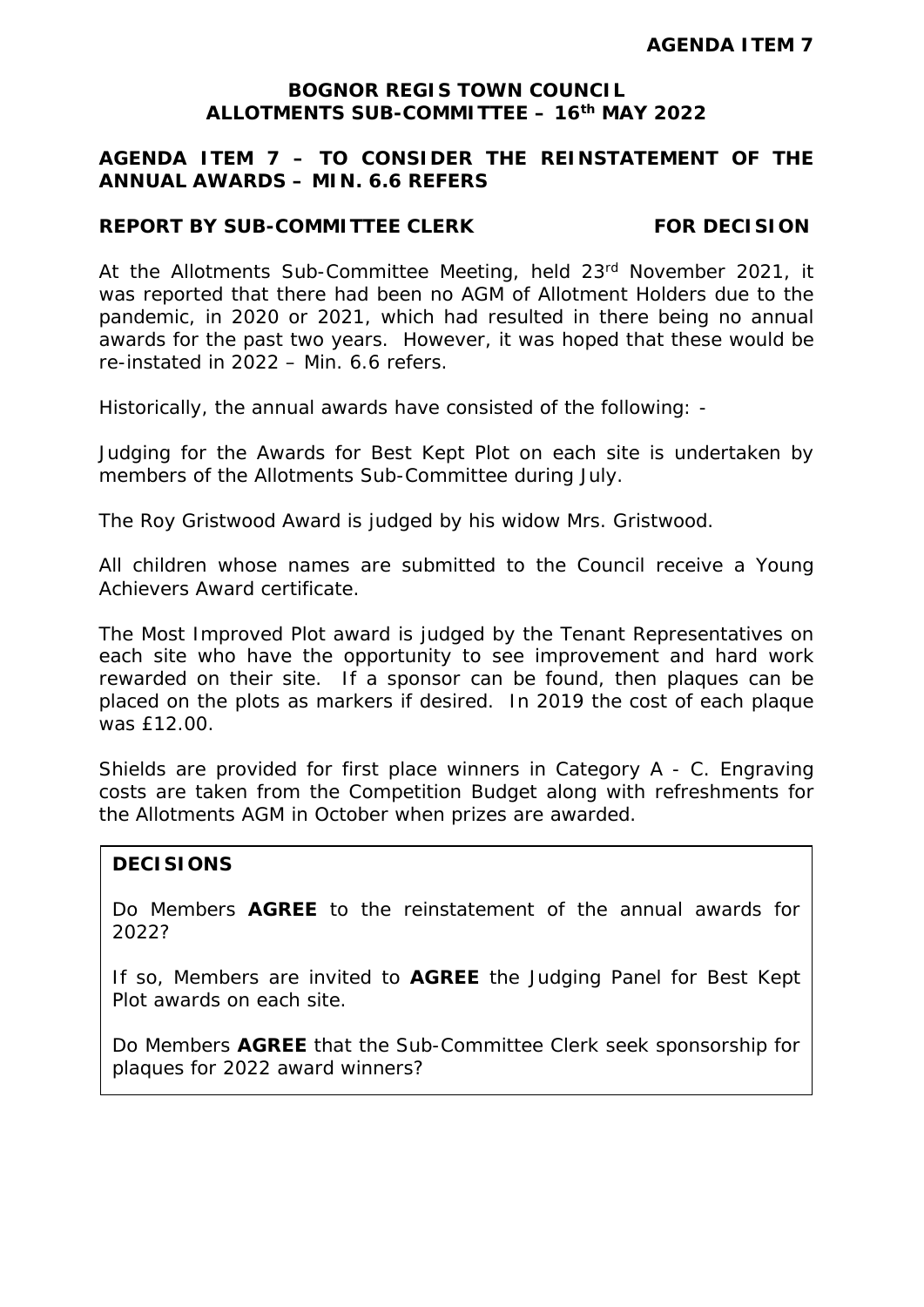#### **AGENDA ITEM 8 – ANNUAL REVIEW OF RENTAL CHARGES FOLLOWING RECATEGORISING OF PLOT SIZES – MIN. 6.2 REFERS**

#### **REPORT BY SUB-COMMITTEE CLERK FOR DECISION**

The Allotments site is split into two sections known as "Original" site (Gravits Lane) and the "Re-established" site (Sandringham Way) - maps attached as **Appendix 1**.

The Original site is long established and began as very large plots capable of sustaining a family for a year. Over time these plots have been split into smaller, more manageable plots which are categorised in size between Small, Medium and Large. It is not possible to measure these accurately into the traditional "rod".

The Re-established site was more recently reclaimed from wasteland and set out in regular rectangular plots which are smaller than the smallest plots on the Original site. However, these are priced at a higher rate per  $m<sup>2</sup>$ than the plots on the Original site. Furthermore, tenants who took plots on the Re-established site when it first opened were given blocks of 3 plots each at a combined (discounted) rent which is not the sum of three individual rents.

It has been the Sub-Committee's decision in recent years to freeze the rent on the Re-established site until they come in line with the rents on the Original site. To accomplish this, plots on the Original site were being recategorised as they became vacant. Small became Medium and Medium became Large for rental purposes.

At the Allotments Sub-Committee Meeting, held 23rd November 2021, it was reported that all plots had been measured and work done to look at possible fair ways of re-assigning rents to keep the Council's rental income consistent, whilst not imposing large increases on some plotholders. With rents normally reviewed in May/June it was recommended that this piece of work be revisited as part of the review – Min. 6.6 refers.

At the meeting held in November, it was further reported that rents had remained static since Covid and that it seemed prudent to make any changes at the same time as any recategorization in May/June 2022.

It was previously agreed that, to facilitate banking, rents would be rounded up to the nearest whole Pound (£).

Current rents are as follows –

Re-established site: - Small £13.00 per annum Small/Medium £15.00 per annum.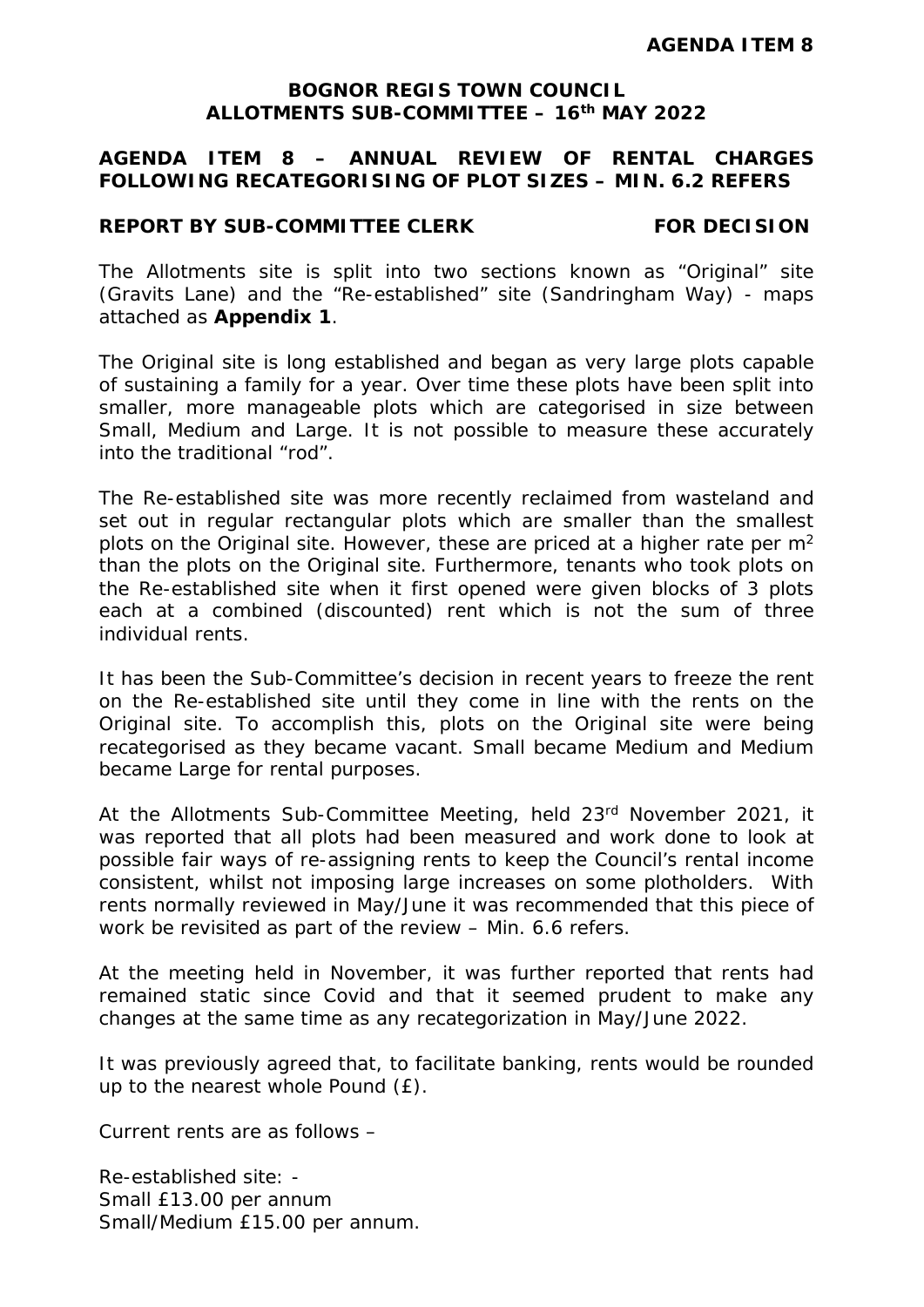Original Site: - Small plots £11.00 - £14.00 per annum Medium plots £20.00 per annum Large plots £27.00 per annum

# **DECISION**

How do Members wish to proceed with rents for 2022/2023?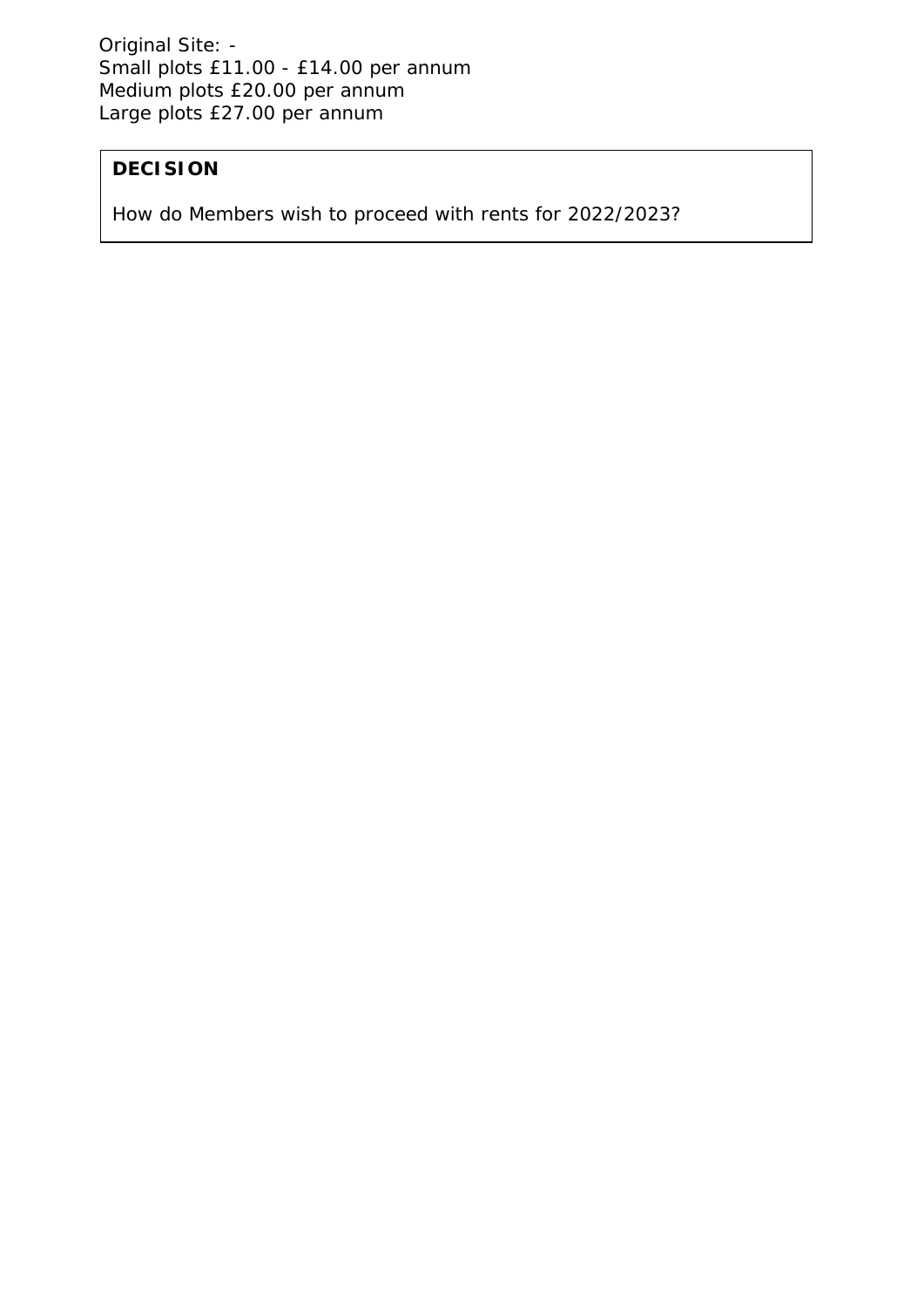#### ORIGINAL SITE - NOT TO SCALE



#### RE-ESTABLISHED SITE - NOT TO SCALE

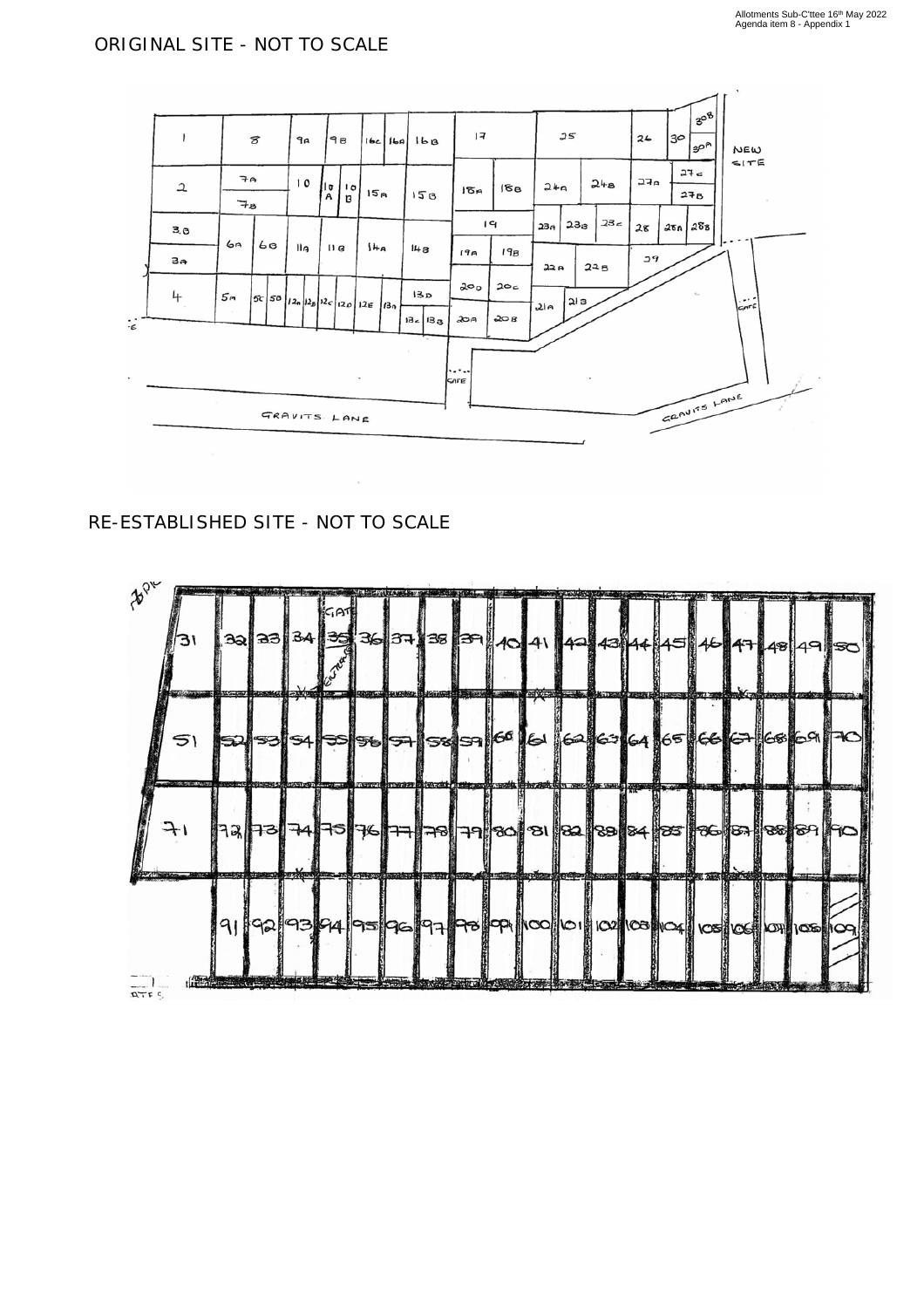**AGENDA ITEM 9 – ANNUAL REVIEW OF ALLOTMENT GUIDELINES/CODE**

**REPORT BY SUB-COMMITTEE CLERK FOR DECISION**

The Allotment Guidelines/Code forms part of the Tenants Agreement and is normally updated annually and agreed at the May/June Sub-Committee Meeting.

A copy of the latest revised Guidelines/Code is attached as **Appendix 1**.

#### **DECISION**

Do Members **AGREE** the latest revised edition of the Guidelines/Code?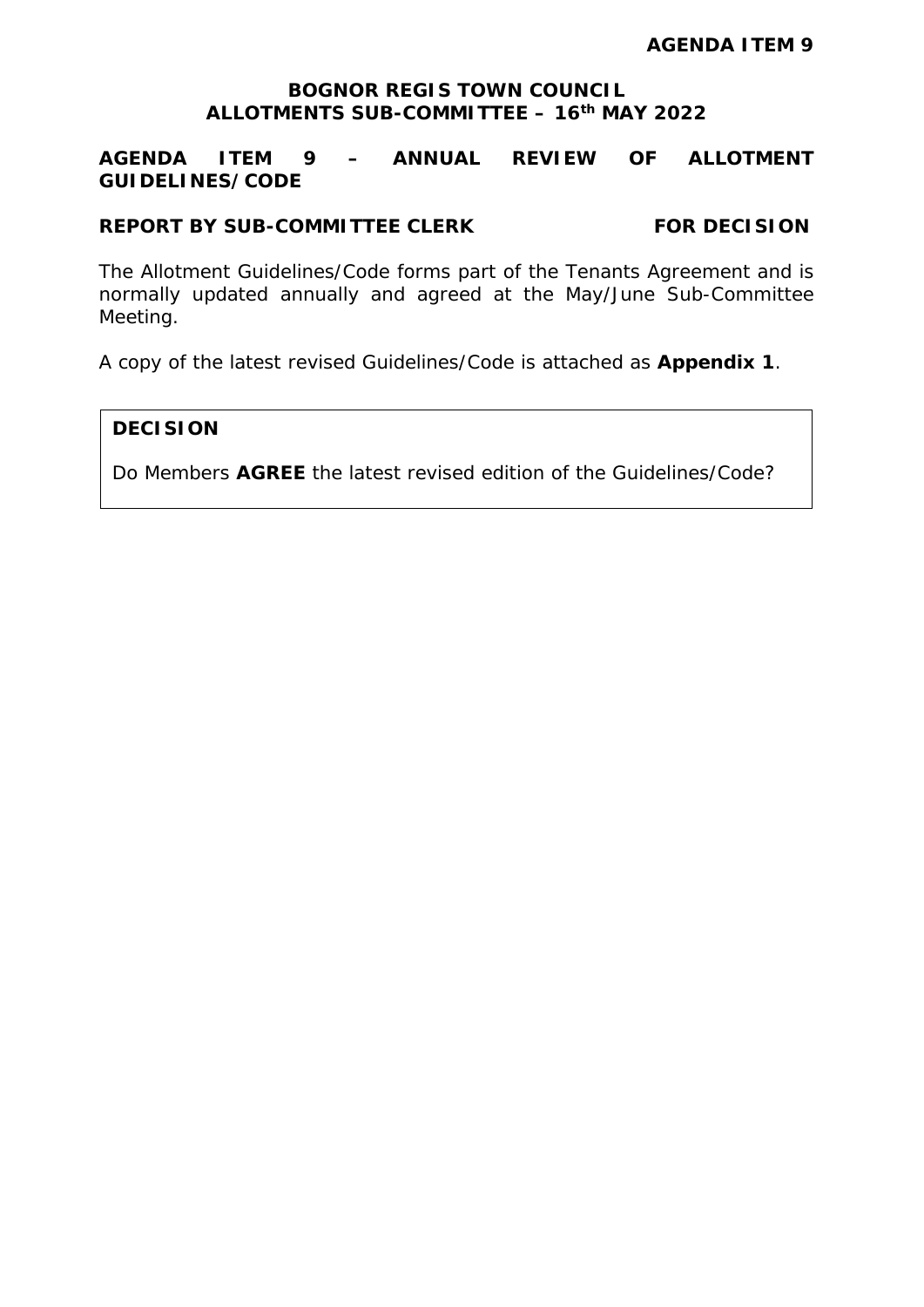**22. Plot numbers** - You should not allow your produce to cover your plot number. This must be clearly visible at all times.

**23. Code to the Allotment Site** - You may not pass your code to allow access to the site by any unauthorised person. The code is provided for the use of the tenant and only the tenant.

**24. Permissions** - If you wish to do anything other than cultivate your plot, you must ask the Town Council Allotment Sub-Committee for permission to a) erect a shed, structure or greenhouse; b) to plant fruits trees, trees, and large shrubs; c) erect poly tunnels on your plot.

**25. Weedkiller & Pesticides** - The use of any type of weedkiller or pesticide is strictly forbidden on the allotments.

26. Safety first - You are responsible for ensuring that your shed, structure or glass house is a sound structure, will not collapse in high winds, and does not contain any hazardous unsecured contents. Any chemicals should be locked up in your shed or removed from the premises.

**27.** Plots being re-let will not be rotavated .

**28. Carpets** - can only be used in small amounts to make paths and should not be used long term.

**29. Change of address** - The tenant is required to give notice in writing, of any change of address, within 28 days of such change.

**30. Bonfires** - Short, sharp bonfires are permitted for disposal of green waste only. All other rubbish must be taken away and disposed of off site. Bonfires must be extinguished on leaving the site and you should be mindful of

smoke in a residential area. BBQs must be disposed of off site and fully extinguished after use.

**31. Incidents** - Please report any incidents to the Police on 101. Following that please notify the office.

**32.** Finally **PLEASE NOTE:** Abusive behaviour towards staff will not be tolerated. Any such behaviour could result in the eviction of the tenant.

Thank you for reading this leaflet and for your support with these issues .

# **Allotment Sub-Committee Clerk: 01243 867744**

# **Your Tenants Representatives for 2022/23 are:**

**Mr. Graham Delury Plot 14b (Original site) 07845 207144** 

**Mr. Colin Penfold Plot 7a (Original site) 01243 265159 / 07745 514998** 

**~ Mrs. Louise Russell Plot 104 (Re-established site) 01243 763832 / 07956 023897** 

**Mr. Scott Slater Plot 45 (Re-established site) 07780 540328** 

# **BOGNOR REGIS TOWN COUNCIL**



# **ALLOTMENT INFORMATION LEAFLET**

#### **MAY 2022**

**Emergency: 999 Police: 101 Town Council: 01243 867744 www.bognorregis.gov.uk**

**Please keep this booklet safe**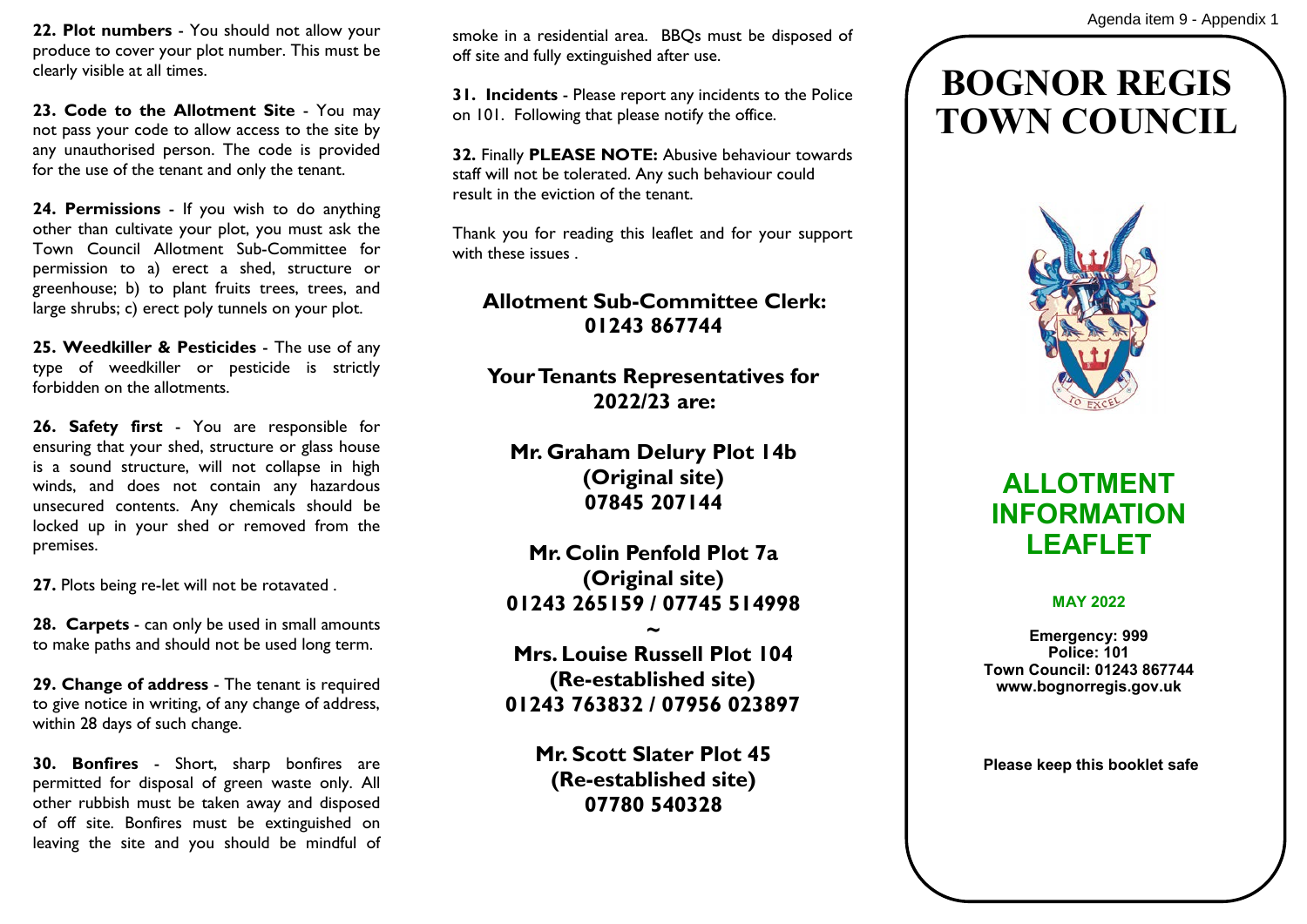*This leaflet has been produced to keep you informed of the current guidelines for the Allotments. Please keep it safe for reference. This, along with your Tenancy Agreement, forms the basis of your contract with the Council*

**1. Gates** - You must always shut and lock the gate when entering or leaving the allotment site.

**2. Dogs** - Dogs are allowed on the allotment sites as long as they are kept under control, or on a lead if necessary, and any mess cleared up and properly disposed of.

**3. Children** - While children are allowed to accompany a responsible adult to the allotment site, children **must be kept under the control of said adult**. They should remain within the confines of the plot and not be allowed to wander around the site.

Large play equipment such as swings, slides and trampolines are **NOT** allowed on the allotment.

**4. Trees/fruit bushes** - Only fruit trees may be planted on the allotments and they must be pruned and maintained regularly, they should not be allowed to overgrow your plot. Fruit trees should be maintained to a maximum height of 8ft.

**5. Cultivation** - You must cultivate your plot and keep this free from weeds, docks, thistles, couch grass, and brambles. Should you fail to maintain your allotment you will be sent two warning letters prior to a Notice to Quit being issued. Tenants are asked to keep their footpaths and the edges of their plots tidy.

**6. Need help** - If you feel you no longer have the time or energy to maintain your plot (this must be done regularly or the overgrowth becomes a problem for others), talk to the Town Council. Do not let it linger on until year-end. Someone may be willing to share part of your plot although you would still be the responsible tenant.

**7. Vacating your Plot** - You may vacate your plot at any period by written notice to the Allotments Sub-Committee Clerk, at the Town Council Offices, but you are required to move your belongings within 7 days, leaving the allotment clear and tidy.

**8. Repairs and Renewals** - If you have noticed a damaged fence, leaking water tap or had difficulty opening the lock to your site, please let us know. Please tell one of the Tenants Representatives or if urgent please ring the Town Council and the repair will be arranged as soon as possible.

**9. Consideration** - Please show respect for others and consideration, especially when erecting a shed/ greenhouse, planting something that will grow tall or installing tunnels - all of which may overshadow the neighbouring plot resulting in loss of vital sunshine. Permission must first be sought from the Town Council.

**10. Tetanus** - This can be caused by bacteria present in soil and manure. It may enter the body through a scratch, thorn, or cut. Make sure that you have a vaccination that can protect you against the disease. Your doctor can help with this.

**11. First Aid Kit** - It would be a good idea to keep one of these in your shed.

**12. Rats** - If you see any evidence of rats on your allotment this should be reported to the Tenants Representative or the Town Council Office who will make the necessary arrangements. Rats may carry Weil's disease via their urine.

**13. Health and Safety** - Please ensure that all tools/ hosepipes and glass panes are stored in your shed when not being used. Items such as wooden planks should be kept neatly on your plot.

**14.** Should you wish to raise any issues to the Allotment Sub-Committee please talk to your

Representative, or alternatively ring the Town Council.

**15. Disposing of or letting your Plot** - You may not sub-let your plot or offer this to someone else if you are vacating your allotment. As a tenant you are required to return the plot in a clean and tidy condition to the Town Council to be offered to people on the waiting list.

**16. Trade or business** - You may not carry out any trading or business from you allotment.

**17. Rubbish** - You may not bring rubbish (including old tyres or anything containing asbestos) to the allotment site or you may be charged for the removal of the rubbish.

**18. Communal pathways** - You may not at any time leave bags of rubbish, your compost bin, or any object to cause obstruction of the communal pathways or you may be charged for the removal of same. Your plot and paths must be kept free of hazards, i.e. broken glass or scrap metal. Paths should be maintained at a minimum of 2ft wide.

**19. Hosepipes** - You are not permitted to leave a hose pipe with running water unmanned (this must be disconnected and stored before leaving your plot.) **PLEASE NOTE:** Watering cans are to take priority.

**20. Public nuisance** - You should not cause a nuisance to your neighbours by playing loud music, using bad language or making racist remarks, or by being drunk and annoying others. You are not allowed to be insulting, act violently or enter into any aggravated assault. Clause 3.f. of your Tenancy Agreement refers and the terms "annoyance or nuisance" includes discrimination or intimidation on grounds of race or disability. This may result in disqualification from remaining a tenant.

**21. Trespass** - You should not trespass on the plots of other tenants unless they have given you permission and other tenants are aware of this agreement.